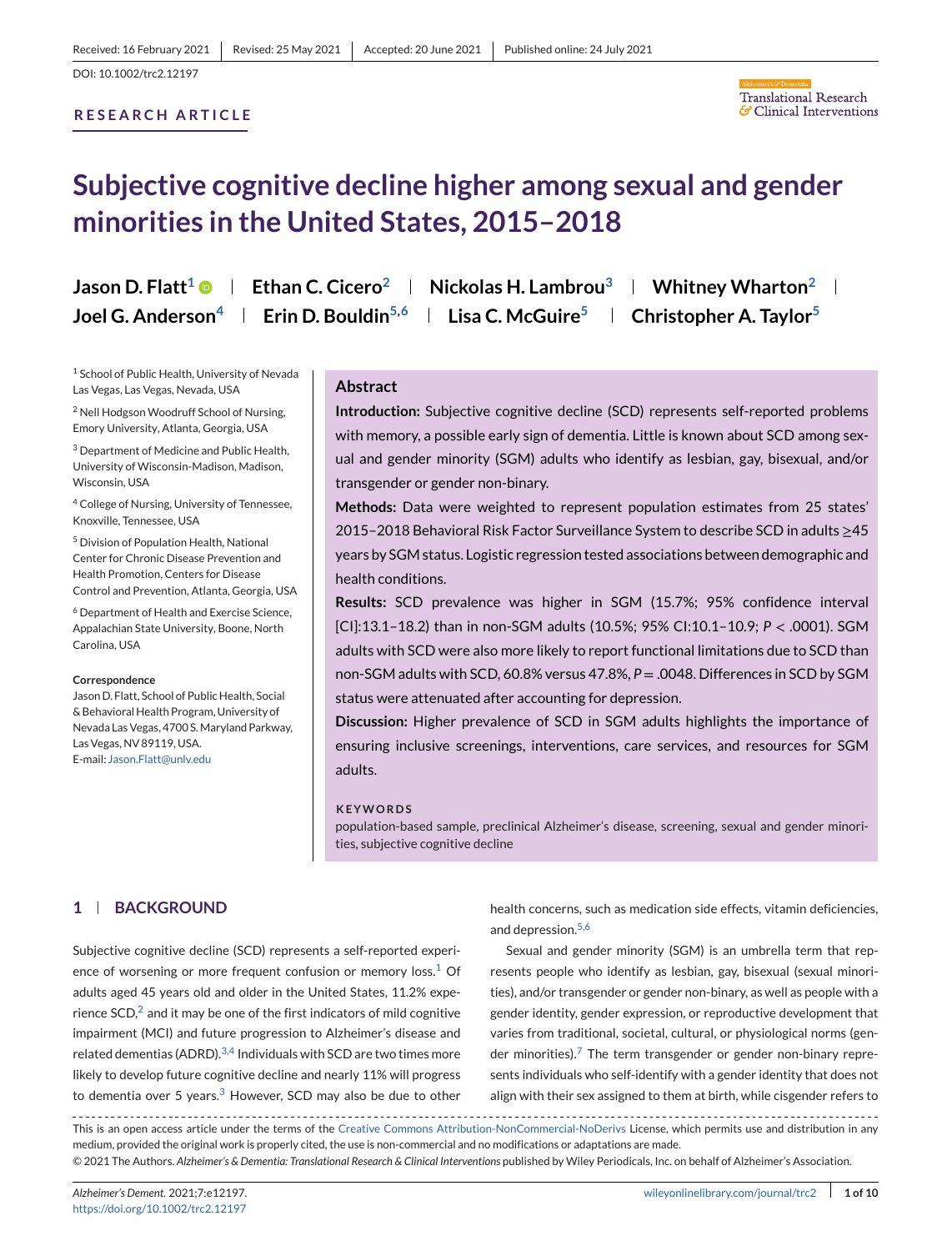#### **RESEARCH IN CONTEXT**

- 1. Systematic review: In our literature review using PubMed, few studies examined subjective cognitive decline (SCD) in sexual and gender minorities (SGM). While SGM adults experience greater physical and mental health challenges compared to non-SGM adults, most aging studies have not collected data on sexual orientation and gender identity. Population-based studies examining risk of SCD among diverse populations including SGM are needed.
- 2. Interpretation: SCD was higher for SGM middle-aged and older adults compared to their non-SGM counterparts. SGM adults reported greater functional limitations due to SCD than non-SGM adults. Differences in SCD by SGM identity were attenuated after accounting for depression, which was higher among SGM than non-SGM adults.
- 3. Future directions: Better understanding the risk of SCD among SGM adults, especially subgroups such as transgender adults and racial/ethnic minorities, is needed. Future efforts aimed at creating inclusive and welcoming aging services for SGM adults living with cognitive impairment should be considered.

individuals with a gender identity that aligns with their sex assigned at birth. For this paper, non-SGM refers to individuals who identify both as heterosexual and cisgender.

Studies have shown that health disparities exist between SGM and non-SGM adults, and that these disparities can be risk factors for cognitive decline, and potentially, ADRD. This includes higher rates of cardiovascular disease, hypertension, diabetes, and depression compared to non-SGM older adults. $8-10$  While there are limited population-based studies on the risk for cognitive decline and ADRD among SGM adults, research has found a higher or similar prevalence of SCD, cognitive impairment, and ADRD among SGM adults compared to non-SGM adults. $11-13$  A study using 2015 Medicare claims data of beneficiaries aged  $\geq 65$  years found the prevalence of diagnosed dementia was 18.2% for transgender (limited to those with an International Classification of Diseases, Ninth Edition, Clinical Modification [ICD-9-CM] code for transsexualism/gender identity disorder) and 12.2% for cisgender beneficiaries. $14$  Another study found up to 50% of SGM older adults reported moderate to severe SCD, with rates being higher among SGM people who identified as a racial/ethnic minority.<sup>[12](#page-8-0)</sup> SGM adults with SCD were also more likely to report depression and functional limitations.<sup>[11](#page-8-0)</sup>

The primary objective of this study was to describe the prevalence of SCD among SGM middle-aged and older adults. We also sought to compare prevalence rates by SGM status; and determine if differences could be explained by differences in demographics, chronic health conditions, functional limitations, physical unhealthy days, and depression.

#### **HIGHLIGHTS**

- ∙ Subjective cognitive decline (SCD) prevalence was higher in sexual and gender minority (SGM) than in non-SGM adults.
- ∙ Differences in SCD by SGM status were attenuated after accounting for demographic characteristics, health status, and depression.
- ∙ SGM adults with SCD reported greater functional limitations due to SCD than non-SGM adults with SCD.

# **2 METHODS**

## **2.1 Study population**

The study population consisted of US adults aged ≥45 years who were administered both the optional Cognitive Decline and Sexual Orientation and Gender Identity (SOGI) modules as part of the Behavioral Risk Factor Surveillance System (BRFSS) from 2015 to 2018. BRFSS is a state-based, random-digit-dial telephone survey of both cellphone and landline respondents conducted in all 50 states, the District of Columbia (DC), and several US territories.<sup>[15](#page-8-0)</sup> While all states participate in BRFSS and administer core questions, states choose when and how often they will administer optional modules, include the Cognitive Decline and SOGI modules.

## **2.2 Study design**

Data from the 2015–2018 BRFSS were used to examine the prevalence of SCD among SGM and non-SGM adults aged ≥45 years. While the SOGI optional module is administered to all BRFSS respondents aged ≥18 years, the Cognitive Decline module—edited into its current form in 2015—is only administered in adults aged ≥45 years. As a result, only adults ≥45 years were examined in this analysis. States may have administered the modules during more than one year. For those states, only the most recent year of data were included in this study. There were 25 states included in this study that administered both the Cognitive Decline and SOGI module in the same year at least once: Colorado, Connecticut, Delaware, Georgia, Hawaii, Idaho, Illinois, Indiana, Iowa, Kentucky, Maryland, Massachusetts, Minnesota, Missouri, Nevada, New York, Ohio, Pennsylvania, Texas, Vermont, Virginia, Washington, West Virginia, Wisconsin, and Wyoming.

## **2.3 Measures**

As part of the Cognitive Decline optional module, six questions on SCD were asked of adults aged ≥45 years. To categorize respondents' SCD status they were asked, "During the past 12 months, have you experienced confusion or memory loss that is happening more often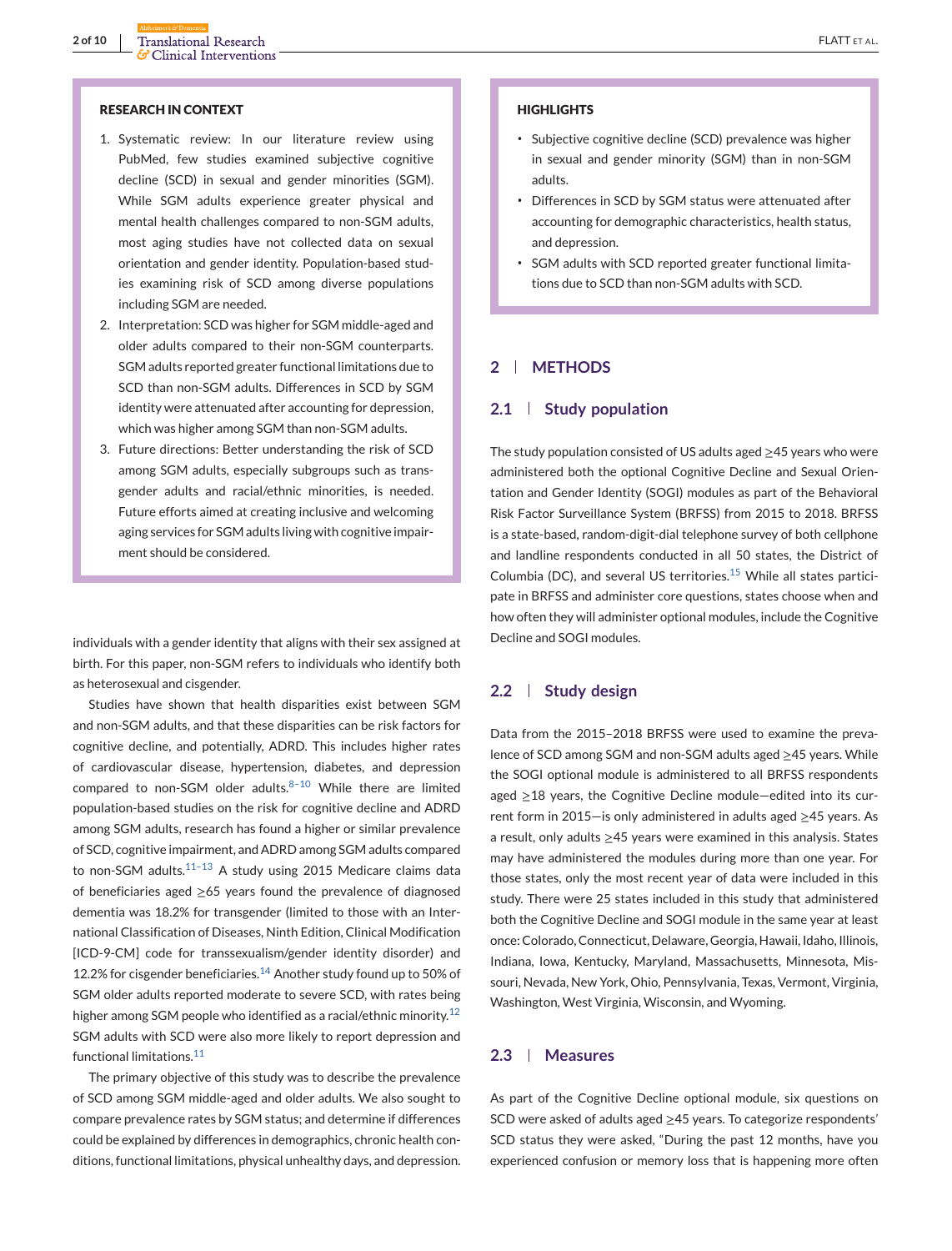**FLATT** ET AL. **3 of 10**<br> **ELATT** ET AL. **3 of 10**<br> **ELATT** ET AL. **3 of 10** 

or is getting worse?" Participants who responded yes were asked four additional questions about how often they (1) had to give up day-today household activities or chores such as cooking, cleaning, driving, or paying bills due to SCD; (2) needed assistance with these day-to-day activities due to SCD; (3) received the required assistance for those day-to-day activities; and (4) believed that their SCD interfered with their ability to work, volunteer, or engage in social activities outside the home. For these four questions, respondents who reported always, usually, or sometimes endorsing these behaviors were grouped together in the analysis for each individual question. Those that responded rarely or never were also grouped together. Respondents who reported always, usually, or sometimes giving up day-to-day activities due to SCD or reported SCD always, usually, or sometimes interfering with their ability to work, volunteer, or engage in social activities were categorized as having one or more SCD-related functional limitations. A fifth question asked if they had talked to a health-care professional about their confusion or memory loss.

For SGM status, two questions were used to assess SOGI, and respondents had to answer both questions to be included in the study. For sexual orientation, participants had the option of responding as straight/heterosexual, lesbian or gay, bisexual, or other. For gender identity, participants who reported that they identified as transgender were asked if they consider themselves as male-to-female transgender, female-to-male transgender, or gender non-conforming using categories provided by the interviewer. We classified respondents as SGM if they reported that they were lesbian, gay, bisexual, or other sexual orientation or if they identified as transgender male, transgender female, or gender non-conforming. Respondents who did not identify as transgender were classified as cisgender. Those who were cisgender and straight/heterosexual were classified as non-SGM. Respondents who refused to answer or responded that they did not know the answer to the SOGI questions were not included in this analysis.

BRFSS also includes questions on demographic characteristics and health status. Health status measures include self-rated health (classified as excellent, very good, or good vs. fair or poor) and physically unhealthy days (categorized at 14 days or more vs. less than 14 days in the past 30 days). $16,17$  Respondents also report whether they have ever been diagnosed with specific health conditions. In this study, we focused on those known to be related to SCD or ADRD risk: self-reported depressive disorder, diabetes, and heart disease.<sup>[6,11,12](#page-8-0)</sup> Finally, respondents report whether they have functional limitations in specific domains.<sup>[18](#page-8-0)</sup> We focused on three limitations: difficulty doing errands alone, difficulty dressing or bathing, and difficulty walking or climbing stairs. We created indicators for whether respondents experienced any of these three (any limitation) and whether they reported two or more difficulties (functional limitations).

# **2.4 Statistical analysis**

Prevalence and 95% confidence intervals (CIs) for SCD by SGM identity were estimated overall, and separately by SOGI. BRFSS weighting methodology included both design weights and raking for all 25 states

included in the study. Raking involved iterative proportional fitting that adjusts for demographic differences between BRFSS survey partici-pants and estimates of the population they represent.<sup>[19](#page-8-0)</sup> We calculated the relative standard error (RSE) as the weighted standard error divided by the weighted percentage, multiplied by 100. RSE  $> 30.0\%$ indicates estimates that may be unreliable. We explored differences in sociodemographic characteristics (age group, race/ethnicity, education, employment status, marital status, and income) by SGM identity. We used Chi-square tests to compare weighted proportions. Adjusted prevalence ratios (aPRs) and CIs were calculated to examine associations between sociodemographic and health characteristics and SCD. Finally, SCD-related functional limitations and talking with a healthcare professional about SCD were examined by SGM identity. Logistic regression was conducted to test associations between demographic variables (Model 1), physical health conditions (Model 2), and depression (Model 3), with results presented as aPRs and 95% CIs. Data were weighted to represent state-level population estimates. Analyses were conducted using SAS 9.4 (SAS Institute) using survey procedures to account for weighted survey data and SAS-callable SUDAAN 11.0 (RTI International).

# **3 RESULTS**

From 2015 to 2018, 119,128 respondents aged ≥45 years across 25 states provided complete data on both SOGI and SCD. Of those, 3.2% identified as SGM and 96.8% identified as heterosexual and cisgender, or non-SGM (Table [1\)](#page-3-0). Among SGM adults, about 17% identified as lesbian, cisgender females; 25% gay, cisgender males; 32% bisexual, cisgender males or females; 14% identified their sexual orientation as other and were cisgender males or females; and 12.4% identified as transgender or non-binary (of whom 81.0% identified as heterosexual, 2.2% as lesbian or gay, 11.8% as bisexual, and 5.0% another sexual orientation). SGM adults differed in terms of several demographic, economic, and health indicators, including being slightly younger (mean age: 59.9 vs. 61.3 years, *P* < .001), and more likely to identify as racial/ethnic minority (28.2% vs. 22.6, *P* = .0008), with more SGM adults identifying as Hispanic, Latina/o, or Spanish, or another racial/ethnic minority group. SGM adults were also more likely to not be married (62.0% vs. 38.3%, *P* < .0001), more likely to live alone (33.1% vs. 23.9%, *P* < .0001), and more likely report an annual household income less than \$20,000 (23.1% vs. 15.5%, *P* < .0001) compared to non-SGM adults.

SGM adults were more likely to report poor or fair self-rated health (27.2% vs. 21.2%, *P* < .0001), diabetes (20.8% vs. 16.7%, *P* = .0034), or a depressive disorder (28.0% vs. 17.4%, *P* < .0001; Table [2\)](#page-4-0). In addition, SGM adults were more likely to report having a functional limitation in each of the three areas assessed (difficulties doing errands alone, dressing or bathing, or walking or climbing stairs), with higher difficulties in at least one of these areas (29.4% vs. 22.2%; *P* < .0001), and two or more difficulties (13.3% vs. 8.0%; *P* < .0001).

The unadjusted prevalence of SCD by SOGI is listed in Table [3.](#page-5-0) Non-SGM males (10.7%) and females (10.4%) had the lowest prevalence of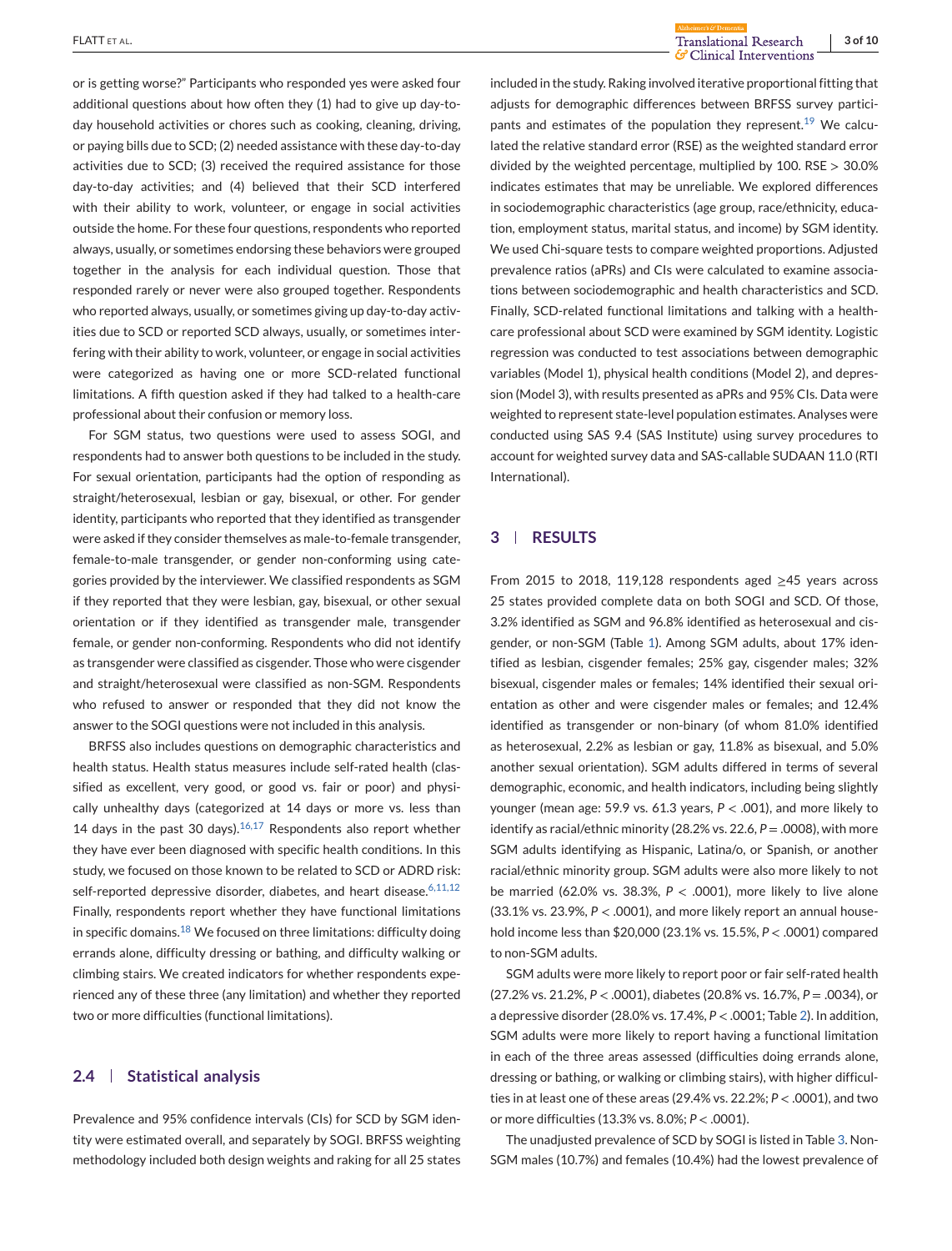<span id="page-3-0"></span>**TABLE 1** Demographics for those aged ≥45 years from 25 states who completed both the subjective cognitive decline and sexual orientation and gender identity (SOGI) optional modules, BRFSS 2015–2018

|                                                      | Sexual and gender minority adults |                     |            | Heterosexual, cisgender adults |                          |            |         |
|------------------------------------------------------|-----------------------------------|---------------------|------------|--------------------------------|--------------------------|------------|---------|
|                                                      | (Weighted $n = 1,882,629$ )       |                     |            | (Weighted $n = 57,855,821$ )   |                          |            |         |
| Variable                                             | Unweighted <sup>1</sup> $n$       | % (95% CI)          | <b>RSE</b> | Unweighted <sup>1</sup> n      | % (95% CI)               | <b>RSE</b> | P       |
| SOGI                                                 |                                   |                     |            |                                |                          |            |         |
| Heterosexual, cisgender, male                        | $\overline{\phantom{0}}$          | $\qquad \qquad -$   |            | 47,786                         | 46.2 (45.7 - 46.8)       | 0.64%      |         |
| Heterosexual, cisgender, female                      | $\overline{a}$                    |                     |            | 67,822                         | 53.8 (53.2-54.3)         | 0.55%      |         |
| Lesbian, cisgender female                            | 625                               | $16.7(14.3-19.1)$   | 7.26%      | $\overline{\phantom{a}}$       | $\overline{\phantom{0}}$ |            |         |
| Gay, cisgender male                                  | 891                               | $25.3(22.6 - 28.1)$ | 5.56%      | $\overline{\phantom{a}}$       | $\overline{a}$           |            |         |
| Bisexual, cisgender individual                       | 1121                              | $31.6(28.2 - 34.6)$ | 4.9%       | $\overline{\phantom{a}}$       | -                        |            |         |
| "Other," cisgender, male or female*                  | 442                               | $14.0(11.6 - 16.4)$ | 8.88%      | $\overline{\phantom{a}}$       | $\overline{a}$           |            |         |
| Transgender individuals (all sexual<br>orientations) | 441                               | $12.4(10.5 - 14.3)$ | 7.89%      |                                |                          |            |         |
| Age, in years (Mean $\pm$ SD) <sup>2</sup>           |                                   | $59.9 \pm 0.3$      |            |                                | $61.3 \pm 0.06$          |            | < .0001 |
| Age categories                                       |                                   |                     |            |                                |                          |            | < .0001 |
| $45-59$ years                                        | 1599                              | $53.5(50.3 - 56.7)$ | 3.05%      | 41,852                         | 47.2 (46.6–47.7)         | 0.63%      |         |
| $60 - 64$                                            | 587                               | $17.7(15.2 - 20.1)$ | 7.03%      | 18,774                         | $16.0(15.6 - 16.4)$      | 1.31%      |         |
| $65 - 74$                                            | 814                               | $16.1(14.0-18.3)$   | 6.80%      | 32,972                         | $22.0(21.6 - 22.5)$      | 1.01%      |         |
| $75 - 79$                                            | 227                               | $5.3(4.1-6.5)$      | 11.86%     | 10,038                         | $7.1(6.9 - 7.4)$         | 1.90%      |         |
| >80                                                  | 293                               | $7.4(5.8-9.1)$      | 11.26%     | 11,972                         | $7.7(7.4 - 7.9)$         | 1.79%      |         |
| Race/ethnicity                                       |                                   |                     |            |                                |                          |            | < .0001 |
| White, Non-Hispanic (NH)                             | 2847                              | 71.8 (68.4 - 75.2)  | 2.43%      | 96,931                         | 77.4 (76.8–77.9)         | 0.38%      |         |
| Black, NH                                            | 217                               | $9.9(7.9 - 11.8)$   | 10.27%     | 7667                           | $10.9(10.5 - 11.4)$      | 2.08%      |         |
| Other racial/ethnic minorities, NH                   | 128                               | $5.6(3.4 - 7.9)$    | 20.68%     | 3820                           | $3.6(3.3-3.9)$           | 4.08%      |         |
| Multiracial, NH                                      | 88                                | $1.0(0.6 - 1.4)$    | 19.98%     | 2229                           | $1.1(1.0-1.2)$           | 5.02%      |         |
| Latinx, Hispanic                                     | 174                               | $11.7(8.9 - 14.4)$  | 11.95%     | 3423                           | $7.0(6.6 - 7.4)$         | 2.89%      |         |
| Racial/ethnic minority                               | 607                               | 28.2 (24.8–31.6)    | 6.18%      | 17,139                         | 22.6 (22.1–23.2)         | 1.30%      | .0008   |
| Marital status                                       |                                   |                     |            |                                |                          |            | < .0001 |
| Married                                              | 1235                              | $38.0(34.9 - 41.1)$ | 4.18%      | 64,801                         | $61.7(61.1 - 62.3)$      | 0.47%      |         |
| <b>Divorced</b>                                      | 572                               | $13.4(11.4 - 15.4)$ | 7.45%      | 18,794                         | $14.8(14.3 - 15.2)$      | 1.36%      |         |
| Widowed                                              | 410                               | $9.9(7.8 - 12.0)$   | 10.76%     | 19,245                         | $12.0(11.7 - 12.4)$      | 1.45%      |         |
| Separated                                            | 75                                | $3.7(2.7-5.1)$      | 19.68%     | 1988                           | $2.2(2.0-2.4)$           | 4.48%      |         |
| Never married                                        | 947                               | 25.8 (23.0-28.6)    | 5.43%      | 8623                           | $7.5(7.2 - 7.9)$         | 2.31%      |         |
| Member of an unmarried couple                        | 248                               | $9.2(7.0-11.4)$     | 12.31%     | 1603                           | $1.7(1.6-1.9)$           | 5.09%      |         |
| Not married                                          | 2252                              | $62.0(58.9 - 65.1)$ | 2.56%      | 50,253                         | 38.3 (37.7-38.9)         | 0.76%      | < .0001 |
| Socioeconomic position                               |                                   |                     |            |                                |                          |            |         |
| Educational attainment                               |                                   |                     |            |                                |                          |            | < .0001 |
| Some high school or less                             | 279                               | $15.9(13.1 - 18.7)$ | 8.99%      | 7340                           | $11.3(10.8 - 11.7)$      | 1.99%      |         |
| High school graduate                                 | 875                               | 25.3 (22.4-28.3)    | 5.85%      | 33,173                         | 29.6 (29.1-30.1)         | 0.91%      |         |
| Some college                                         | 807                               | 24.6 (21.9 - 27.3)  | 5.58%      | 31,329                         | 30.3 (29.7-30.8)         | 0.93%      |         |
| College graduate                                     | 1545                              | 34.1 (31.2-37.0)    | 4.33%      | 43,515                         | 28.9 (28.4-29.3)         | 0.86%      |         |
| High school graduate or less                         | 1154                              | 41.2 (40.0-44.6)    | 4.09%      | 40,513                         | 40.9 (40.3-41.5)         | 0.72%      | .8313   |

(Continues)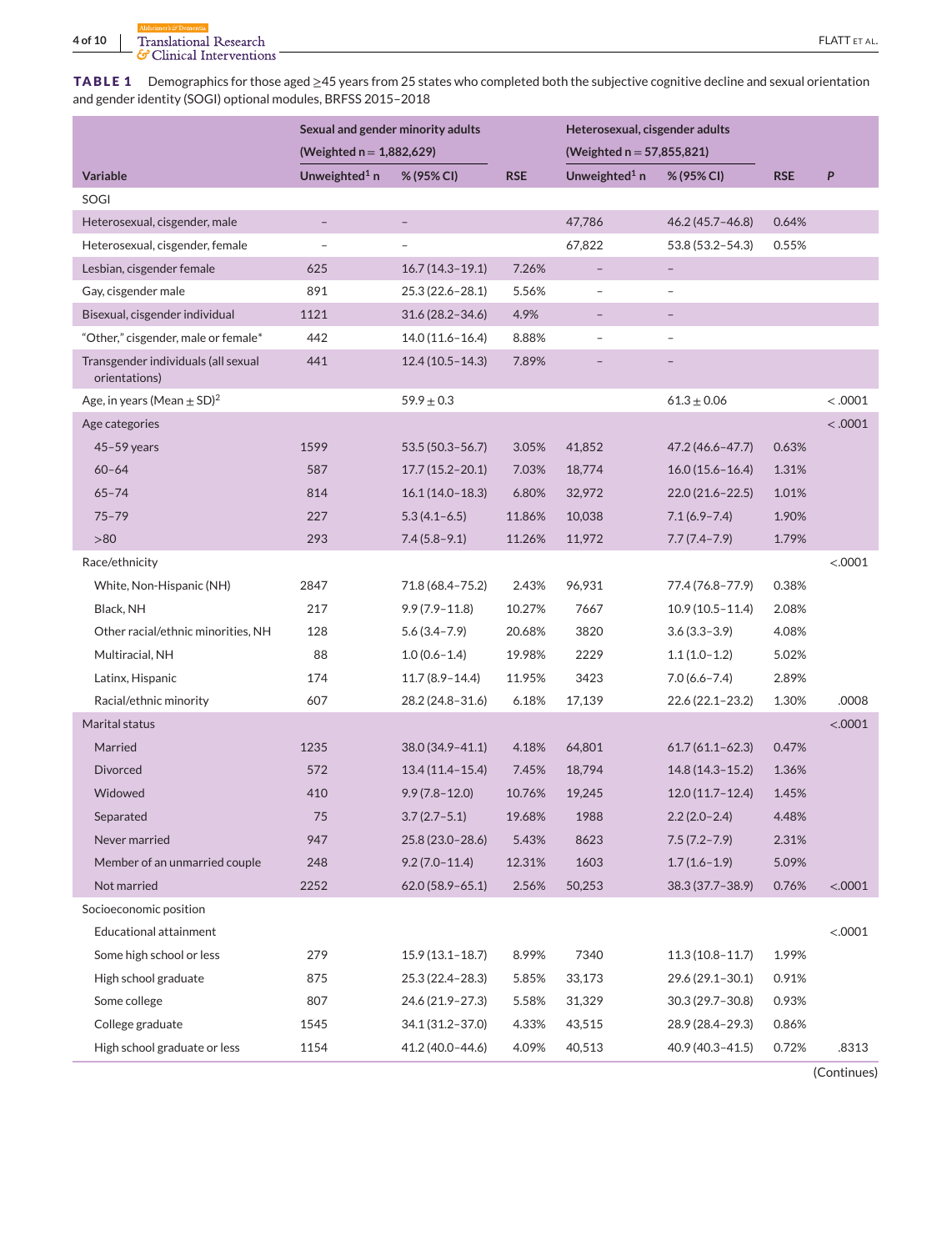### <span id="page-4-0"></span>**TABLE 1** (Continued)

|  | ร <b>ี</b> Clinical Interventio |  |
|--|---------------------------------|--|

|                             | Sexual and gender minority adults |                             |            | Heterosexual, cisgender adults |                     |            |         |
|-----------------------------|-----------------------------------|-----------------------------|------------|--------------------------------|---------------------|------------|---------|
|                             |                                   | (Weighted $n = 1,882,629$ ) |            | (Weighted $n = 57,855,821$ )   |                     |            |         |
| <b>Variable</b>             | Unweighted <sup>1</sup> n         | % (95% CI)                  | <b>RSE</b> | Unweighted <sup>1</sup> n      | % (95% CI)          | <b>RSE</b> | P       |
| <b>Employment status</b>    |                                   |                             |            |                                |                     |            | < .0001 |
| Employed                    | 1525                              | 48.4 (45.2-517)             | 3.43%      | 48,051                         | 48.2 (47.6-48.8)    | 0.62%      |         |
| Out of work                 | 147                               | $5.1(3.8-6.4)$              | 13.36%     | 3672                           | $4.0(3.8-4.3)$      | 3.24%      |         |
| Homemaker                   | 92                                | $3.0(1.7-4.3)$              | 22.13%     | 5682                           | $5.4(5.1-5.7)$      | 2.55%      |         |
| Retired                     | 1267                              | $27.9(25.2 - 30.5)$         | 4.85%      | 48,062                         | 33.4 (32.9-33.9)    | 0.79%      |         |
| Unable to work              | 465                               | $15.5(12.9 - 18.1)$         | 8.48%      | 9333                           | $8.7(8.3 - 9.0)$    | 2.05%      |         |
| Not working                 | 1977                              | 51.6 (48.3-54.8)            | 3.22%      | 66,999                         | $51.8(51.2 - 52.4)$ | 0.57%      | .8868   |
| Live alone                  | 1530                              | $33.1(30.2 - 36.1)$         | 4.54%      | 38,999                         | 23.9 (23.4-24.4)    | 0.99%      | < .0001 |
| Annual household income     |                                   |                             |            |                                |                     |            | < .0001 |
| $<$ \$20 $K$                | 694                               | $23.1(20.2 - 26.1)$         | 6.54%      | 15,647                         | $15.5(15.0 - 16.0)$ | 1.60%      |         |
| \$20K to < \$50K            | 1077                              | $35.2(31.8 - 38.6)$         | 4.93%      | 33,349                         | $32.2(31.6 - 32.8)$ | 0.95%      |         |
| $>\frac{6}{50}$             | 1350                              | 41.7 (38.4 - 45.0)          | 4.03%      | 48,753                         | $52.2(51.6 - 52.9)$ | 0.62%      |         |
| Low income $(<$ \$20K)      | 694                               | $23.1(20.2 - 26.1)$         | 6.54%      | 15,647                         | $15.5(15.0 - 16.0)$ | 1.60%      | < .0001 |
| Health insurance, uninsured | 3321                              | $7.5(5.49 - 9.51)$          | 13.68%     | 110,868                        | $5.79(5.45 - 6.13)$ | 2.97%      | .0660   |

*Note*: <sup>1</sup>Not all categories will sum to the weighted sample size because of missing response values.; <sup>2</sup>Weighted; Cisgender = non-transgender or gender identity aligns with sex assigned at birth; \*Other = sexual orientations defined as another sexual orientation; Transgender individuals = transgender women, transgender men, and gender nonbinary adults.

Abbreviations: BRFSS, Behavioral Risk Factor Surveillance System; CI, confidence interval; NH, non-Hispanic; RSE, relative standard error; SOGI, sexual orientation and gender identity.

**TABLE 2** Health characteristics of those aged ≥45 years from 25 states who completed both the subjective cognitive decline and sexual orientation and gender identity (SOGI) optional modules, BRFSS 2015–2018

|                                                                    | Sexual and gender minority<br>adults (weighted $n = 1,882,629$ ) |                     | Heterosexual, cisgender adults<br>(weighted $n = 57,855,821$ ) |              |                     |            |         |
|--------------------------------------------------------------------|------------------------------------------------------------------|---------------------|----------------------------------------------------------------|--------------|---------------------|------------|---------|
| <b>Variable</b>                                                    | Unweighted n                                                     | % (95% CI)          | <b>RSE</b>                                                     | Unweighted n | % (95% CI)          | <b>RSE</b> | P       |
| Chronic conditions and health                                      |                                                                  |                     |                                                                |              |                     |            |         |
| Self-rated health, poor or fair                                    | 912                                                              | 27.2 (24.2-30.2)    | 5.64%                                                          | 23,735       | $21.2(20.7 - 21.7)$ | 1.18%      | < .0001 |
| Frequent physical unhealthy days ( $\geq$ 14 days)                 | 593                                                              | $15.7(13.4 - 18.1)$ | 7.67%                                                          | 16,608       | $14.3(13.9 - 14.7)$ | 1.45%      | .2276   |
| <b>Diabetes</b>                                                    | 680                                                              | 20.8 (17.9 - 23.6)  | 7.03%                                                          | 19,515       | $16.7(16.3 - 17.2)$ | 1.38%      | .0034   |
| Heart disease (heart attack, angina,<br>or coronary heart disease) | 425                                                              | $12.7(10.1 - 15.2)$ | 10.22%                                                         | 13,427       | $10.7(10.4 - 11.1)$ | 1.70%      | .1125   |
| Depressive disorder                                                | 1,096                                                            | 28.0 (25.3-30.6)    | 4.87%                                                          | 21,251       | $17.4(16.9 - 17.8)$ | 1.28%      | < .0001 |
| <b>Functional status</b>                                           |                                                                  |                     |                                                                |              |                     |            |         |
| Any limitation                                                     | 990                                                              | $29.4(26.3 - 32.4)$ | 5.34%                                                          | 26,566       | $22.2(21.7 - 22.7)$ | 1.13%      | < .0001 |
| Difficulty doing errands alone                                     | 404                                                              | $13.0(10.6 - 15.4)$ | 9.44%                                                          | 9535         | $8.1(7.8-8.5)$      | 2.02%      | < .0001 |
| Difficulty dress or bathing                                        | 231                                                              | $8.7(6.4 - 11.0)$   | 13.68%                                                         | 5534         | $4.8(4.6 - 5.1)$    | 2.77%      | < .0001 |
| Difficulty walking or climbing                                     | 893                                                              | $27.1(24.1 - 30.1)$ | 5.70%                                                          | 24,161       | $20.1(19.6 - 20.5)$ | 1.20%      | < .0001 |
| Functional limitations (2+ difficulties)                           | 388                                                              | $13.3(10.7 - 15.8)$ | 9.77%                                                          | 9378         | $8.0(7.7 - 8.3)$    | 2.04%      | < .0001 |

Abbreviations: BRFSS, Behavioral Risk Factor Surveillance System; CI, confidence interval; RSE, relative standard error; SOGI, sexual orientation and gender identity.

SCD followed by gay, cisgender males (11.2%); then cisgender individuals who reported their sexual orientation as other (16.5%); lesbian, cisgender females (16.8%); transgender individuals of all sexual orientations (17.3%); and highest among bisexual, cisgender males and females (17.6%).

Overall, the unadjusted prevalence of SCD was higher for SGM adults than non-SGM adults (15.7% vs. 10.5%, *P* < .001; Table [4\)](#page-5-0). SGM adults with SCD were more likely to report that their SCD resulted in an SCD-related functional limitation (60.8% vs. 47.8%, *P* = .0048). While there was no statistically significant difference between SGM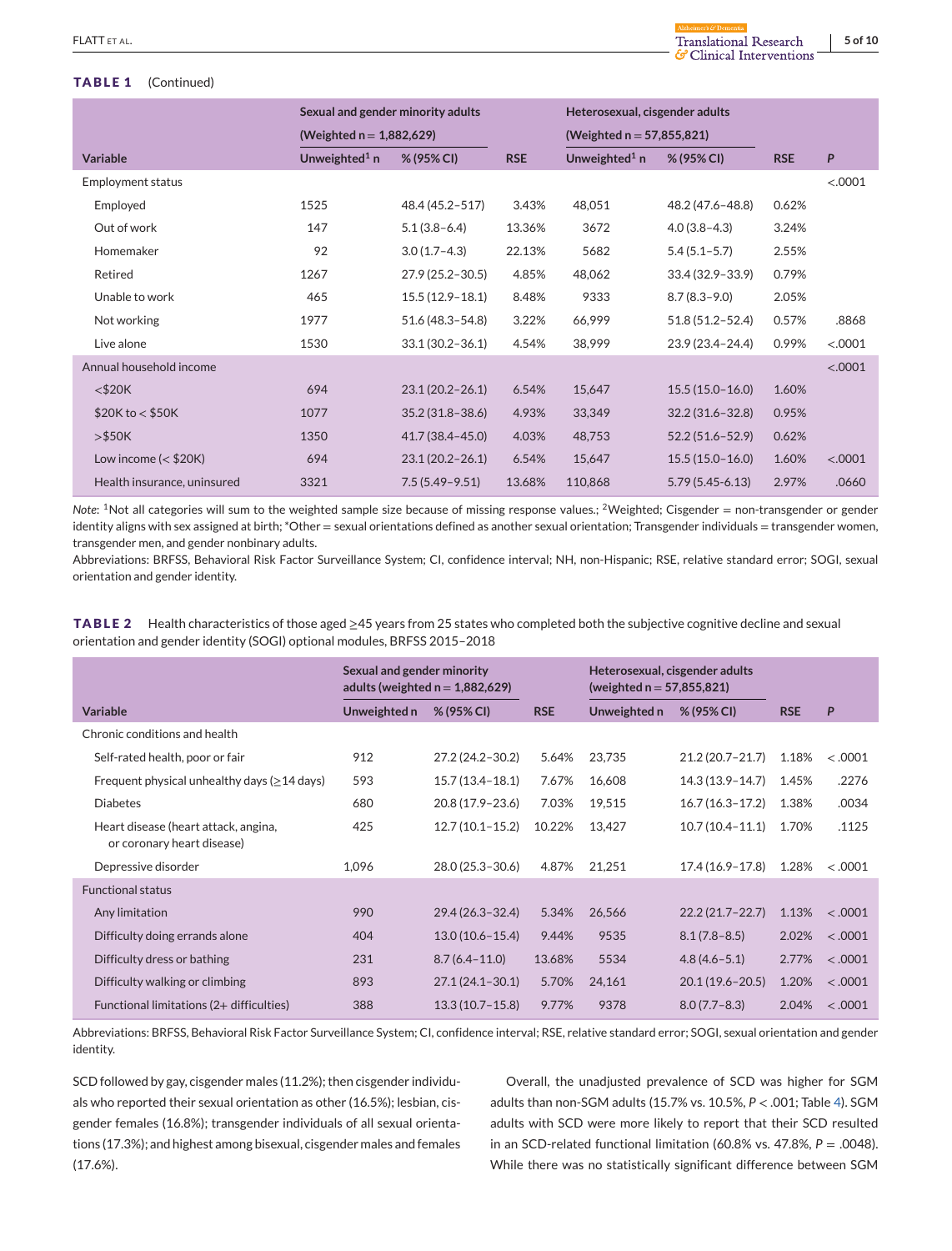<span id="page-5-0"></span>**TABLE 3** Subjective cognitive decline (SCD) for people aged ≥45 years from 25 states by sexual orientation and gender identity (SOGI), BRFSS 2015–2018

|                                                                      |              | <b>SCD</b>                |            |
|----------------------------------------------------------------------|--------------|---------------------------|------------|
|                                                                      |              | Weighted $n = 59,738,450$ |            |
| Variable                                                             | Unweighted n | % (95% CI)                | <b>RSE</b> |
| Heterosexual, cisgender, male                                        | 5012         | $10.7(10.1 - 11.2)$       | 2.79%      |
| Heterosexual, cisgender, female                                      | 6712         | $10.4(9.9 - 10.9)$        | 5.07%      |
| Lesbian, cisgender female                                            | 86           | $16.8(10.4 - 23.1)$       | 19.26%     |
| Gay, cisgender male                                                  | 129          | $11.2(7.6 - 14.9)$        | 16.37%     |
| Bisexual, cisgender individual                                       | 166          | $17.6(12.9 - 22.3)$       | 13.69%     |
| Another sexual orientation, cisgender, male or female                | 62           | $16.5(7.8-25.3)$          | 27.05%     |
| Transgender individuals (all gender identities /sexual orientations) | 64           | $17.3(10.5 - 24.1)$       | 20.09%     |

*Note*: Cisgender = not transgender or gender identity aligns with sex assigned at birth; Transgender individuals = transgender women, transgender men, and gender non-binary adults; Another Sexual Orientation<sup>\*</sup> = sexual orientation listed as other.

Abbreviations: BRFSS, Behavioral Risk Factor Surveillance System; RSE, relative standard error.

**TABLE 4** Subjective cognitive decline for people aged ≥45 years from 25 states who completed both the subjective cognitive decline and SGM status optional modules, BRFSS 2015–2018

|                                                                                                       | Sexual and gender minority adults<br>(weighted $n = 1,882,629$ ) |                     |            | Heterosexual, cisgender adults<br>(weighted $n = 57,855,821$ ) |                     |            |         |
|-------------------------------------------------------------------------------------------------------|------------------------------------------------------------------|---------------------|------------|----------------------------------------------------------------|---------------------|------------|---------|
| Variable                                                                                              | Unweighted N                                                     | % (95% CI)          | <b>RSE</b> | Unweighted N                                                   | % (95% CI)          | <b>RSE</b> | P       |
| <b>SCD</b>                                                                                            | 507                                                              | $15.7(13.1 - 18.2)$ | 8.30%      | 11.724                                                         | $10.5(10.1-10.9)$   | 1.84%      | < .0001 |
| Functional limitations due to SCD                                                                     | 213                                                              | $60.8(52.2 - 69.3)$ | 7.20%      | 4039                                                           | 47.8 (45.9-49.7)    | 2.03%      | .0048   |
| Gave up household activities or<br>chores because of SCD                                              | 210                                                              | $46.0(36.9 - 55.1)$ | 10.11%     | 3730                                                           | $37.2(35.4 - 39.1)$ | 2.50%      | .0577   |
| SCD interfered with ability to<br>work, volunteer, or engage in<br>social activities outside the home | 271                                                              | $47.9(38.7 - 57.0)$ | 9.73%      | 5148                                                           | $34.9(33.0 - 36.8)$ | 2.77%      | .0045   |
| Ever discussed SCD with a<br>healthcare professional                                                  | 251                                                              | 46.8 (37.8 - 55.8)  | 9.77%      | 5535                                                           | 47.3 (45.4-49.2)    | 2.06%      | .919    |

Abbreviations: Abbreviations: BRFSS, Behavioral Risk Factor Surveillance System; CI, confidence interval; RSE, relative standard error; SCD, subjective cognitive decline; SGM, sexual and gender minority.

and non-SGM adults in giving up household activities due to SCD  $(46.0\% \text{ vs. } 37.2\%, P = .0577)$ , SGM adults were more likely to report that SCD interfered in their ability to work, volunteer, or engage in social activities outside the home (47.9% vs. 34.9%, *P* = .0045). There was no difference in the proportion of SGM and non-SGM adults with SCD reporting ever talking to a health-care professional about their SCD—47% of both SGM and non-SGM adults.

When accounting for demographics (Table [5;](#page-6-0) Model 1), SGM adults were 26% more likely to report SCD compared to non-SGM adults (aPR = 1.26; 95% CI = 1.05, 1.51; *P* = .0160). When adding unhealthy physical days and any functional limitation (Model 2), SGM adults were 23% more likely to report SCD (aPR = 1.23; 95% CI = 1.03, 1.47, *P* = .0283) compared to non-SGM adults. The difference in SCD by SGM status was further attenuated and no longer statistically significant after accounting for having a past diagnosis of a depressive disorder (Model 3: aPR = 1.15; 95% CI = 0.97, 1.37, *P* = .1162).

#### **4 DISCUSSION**

In this study, SGM adults were more likely to report SCD compared to non-SGM adults. SGM adults were also more likely to report that their SCD resulted in greater difficulties with day-to-day activities and interfered with their ability to engage in activities outside the home. Adjustment for demographics and physical health did not substantially explain differences in SCD for SGM adults compared to non-SGM adults. However, after accounting for a past diagnosis of a depressive disorder, the differences in SCD by SGM status were no longer significant. This suggests that depression may moderate differences in SCD by SGM status. We also found a higher prevalence of selfreported depressive disorders for SGM (28.0% vs. 17.4%; *P* < .0001) compared to non-SGM adults. There is a need to better understand the role of depression and the directionality of associations with SCD. For instance, depression is both a prodromal symptom of cognitive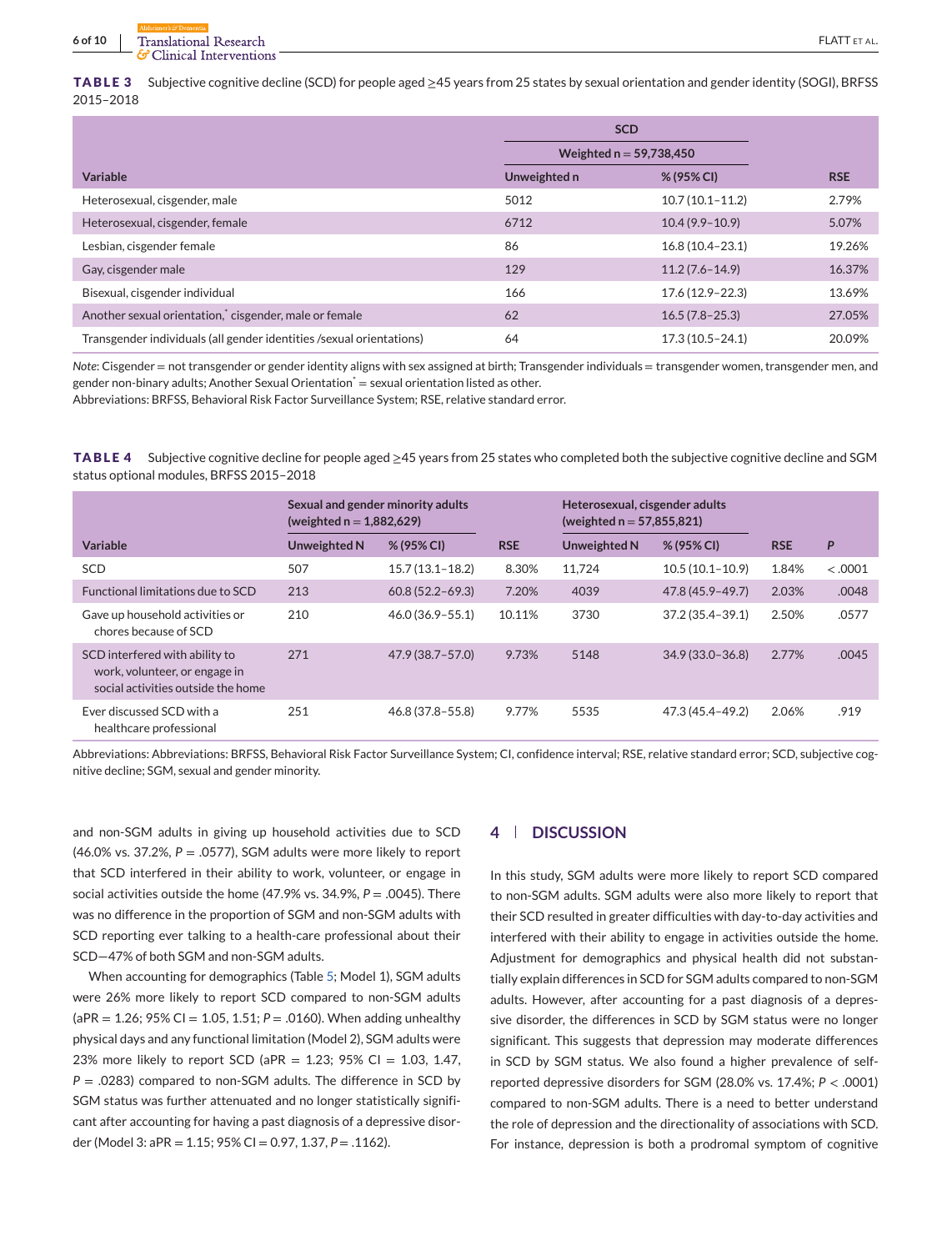<span id="page-6-0"></span>**TABLE 5** Multivariable logistic regression model for subjective cognitive decline (SCD) for people aged ≥45 years from 25 states accounting for demographic, health, and social characteristics, BRFSS 2015–2018

|                                                   | Model 1 |               |         |      | Model 2       |         |      | Model 3       |         |  |
|---------------------------------------------------|---------|---------------|---------|------|---------------|---------|------|---------------|---------|--|
| <b>Variables</b>                                  | aPR     | (95% CI)      | P       | aPR  | (95% CI)      | P       | aPR  | (95% CI)      | P       |  |
| Demographics                                      |         |               |         |      |               |         |      |               |         |  |
| Sexual and gender minority                        | 1.26    | $1.05 - 1.51$ | .0160   | 1.23 | $1.03 - 1.47$ | .0283   | 1.15 | $0.97 - 1.37$ | .1162   |  |
| 60 years or older                                 | 0.72    | $0.66 - 0.79$ | < .0001 | 0.82 | $0.76 - 0.89$ | < .0001 | 0.94 | $0.87 - 1.02$ | .1162   |  |
| Racial/ethnic minority                            | 1.06    | $0.96 - 1.18$ | .2496   | 1.05 | $0.95 - 1.16$ | .3384   | 1.12 | $1.02 - 1.23$ | .0200   |  |
| Not married                                       | 1.09    | $1.00 - 1.18$ | .0406   | 1.01 | $0.94 - 1.09$ | .7446   | 0.97 | $0.90 - 1.05$ | .4782   |  |
| $\leq$ High school grad                           | 1.21    | $1.12 - 1.31$ | < .0001 | 1.08 | $1.01 - 1.17$ | .0328   | 1.12 | $1.04 - 1.21$ | .0026   |  |
| Unemployed                                        | 2.77    | $2.51 - 3.06$ | < .0001 | 1.70 | $1.54 - 1.87$ | < .0001 | 1.50 | $1.37 - 1.66$ | < .0001 |  |
| Low income, $<$ \$20K                             | 1.66    | $1.50 - 1.83$ | < .0001 | 1.24 | $1.12 - 1.37$ | < .0001 | 1.16 | $1.05 - 1.27$ | .0039   |  |
| Uninsured                                         | 1.34    | $1.11 - 1.61$ | .0031   | 1.40 | $1.19 - 1.65$ | .0001   | 1.40 | $1.19 - 1.64$ | < .0001 |  |
| Health                                            |         |               |         |      |               |         |      |               |         |  |
| Functional impairment (any)                       |         |               |         | 2.74 | $2.50 - 3.02$ | < .0001 | 2.30 | $2.09 - 2.53$ | < .0001 |  |
| Frequent physical unhealthy<br>days $(14 + days)$ |         |               |         | 1.80 | $1.64 - 1.98$ | < .0001 | 1.60 | $1.46 - 1.75$ | < .0001 |  |
| Depressive disorder                               |         |               |         |      |               |         | 2.44 | $2.26 - 2.63$ | < .0001 |  |

*Notes*: Model 1 = Demographics; Model 2 = Model 1 + Functional Impairment and Unhealthy days; Model 3 = Model 2 + Depression. Unweighted  $n = 96,912$  (weighted  $n = 48,943,800$ ).

Abbreviations: aPR, adjusted prevalence ratio; BRFSS, Behavioral Risk Factor Surveillance System; CI, confidence interval.

impairment and may have direct and negative impacts on memory and concentration over time. $20$  Future research examining the role of depression in SCD and screening for depression when indicated in health-care settings among SGM adults should be considered.

Several studies found a higher prevalence of SCD and cognitive impairment among SGM populations. A study involving 210 SGM adults aged 50+ found that 25% experienced SCD, which was associated with functional limitations and depression—a similar finding to our study.<sup>[11](#page-8-0)</sup> SGM adults with SCD in this study were more likely to experience limitations doing activities outside the home and functional limitations due to SCD. A recent systematic review found that functional limitations/complaints of limitations in activities of daily living in persons with SCD were associated with a greater risk for progression to cognitive impairment and dementia. $^{21}$  $^{21}$  $^{21}$  Another study found higher rates of self-reported cognitive difficulties among racial/ethnic minorities, gender minorities, and those who identified their sexual orienta-tion as other.<sup>[12](#page-8-0)</sup> Finally, a study using only the 2016 BRFSS found no difference in SCD by SOGI; however, only eight US states administered both the SOGI and SCD modules in 2016, which resulted in a smaller sample of SGM adults ( $n = 1094$ ) compared to our study.<sup>[22](#page-8-0)</sup>

Another study using data from the National Alzheimer's Coordinating Center found no difference in risk of objective cognitive impairment (MCI and dementia) for same-sex couples compared to opposite-sex couples.[13](#page-8-0) The researchers noted several study limitations in terms of recruitment bias, non-probability sampling, and potential biases in reporting and ascertainment.<sup>[13](#page-8-0)</sup> Additional recent studies using data from the Health and Retirement Study and the National Social Life, Health, and Aging Project have found higher rates of objective cognitive impairment among same-sex couples and sexual minorities

compared to opposite-sex and heterosexual adults, respectively.  $23,24$ There is a need for future research on SCD and ADRD risk among SGM older adults, including differences for gender minorities including people who self-identify as heterosexual or a sexual minority, non-binary, intersex, or another gender identity or gender expression, as well as differences by age, gender, income, education, and race and ethnic identities.

Reasons for the higher prevalence of SCD in SGM older adults require further study. First, SGM older adults may experience a higher prevalence of health conditions associated with ADRD compared to non-SGM adults. Studies found high rates of cardiovascular disease,[25](#page-8-0) hypertension, diabetes,  $8$  and depression $8-10$  in subgroups of SGM older adults. The high rate of depression in SGM older adults is alarming given depression is associated with a 2- to 3-fold increased risk for ADRD. $26,27$  The direction by which depression impacts SCD requires further study. For instance, a meta-analysis found that SCD was independently associated with both objective cognitive function and depressive symptoms.<sup>[28](#page-8-0)</sup> Future research examining the complexity of these relationships and if there are different subtypes of SCD with or without depression that may lead to future cognitive decline and dementia is needed.

There may be protective factors or resilience experienced by SGM older adults as well that may mitigate risk for ADRD, such as greater access to chosen family and community support $29-32$  and higher educational attainment (e.g., more likely to be a college graduate).  $8,25,33$ However, these past findings may be due to healthy volunteer bias; increased participation by SGM older adults with greater resources; and underrepresentation of those who identify as racial, ethnic and/or gender minorities.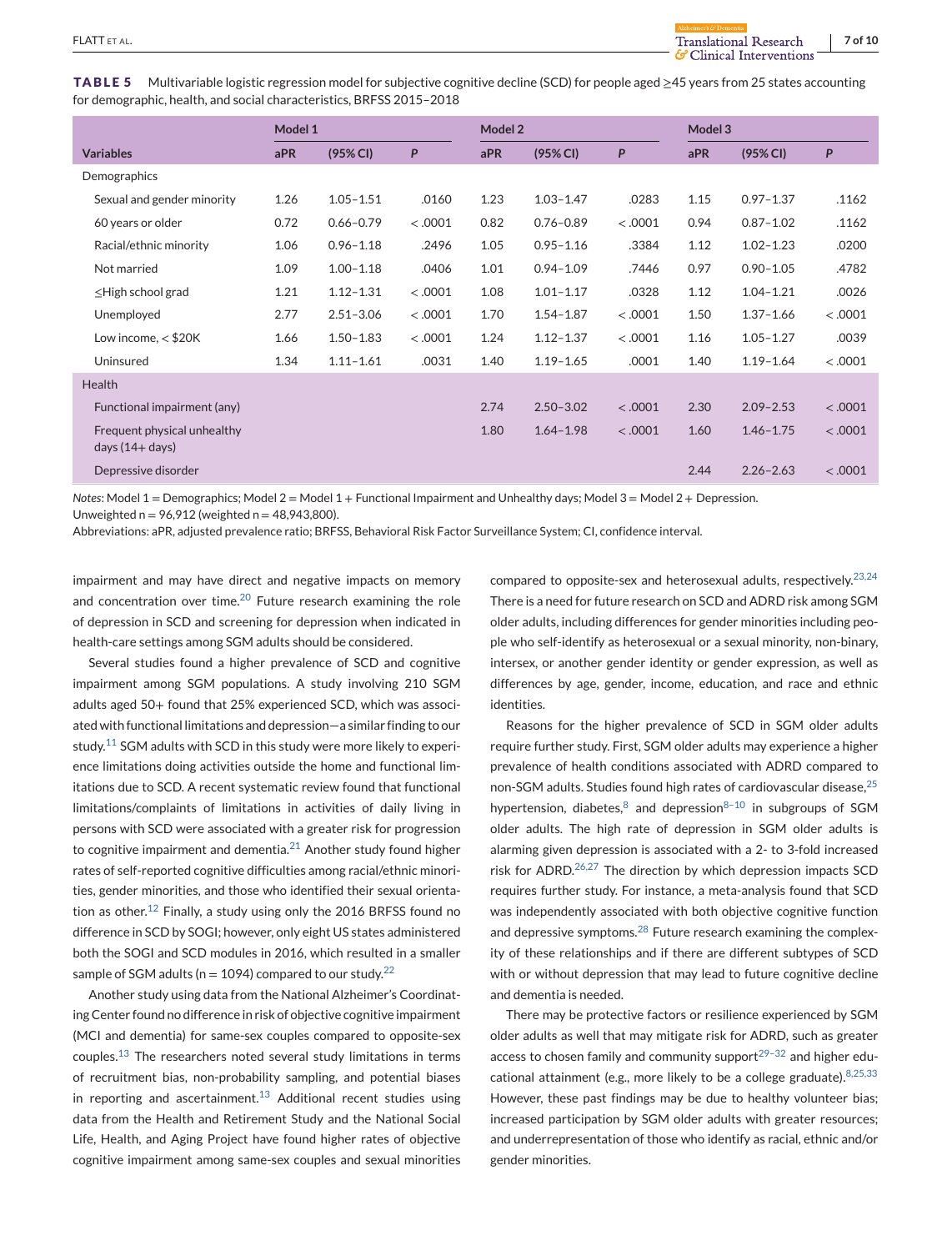Another reason for higher rates of SCD found in this study may be due to minority stress. $34$  Minority stress stems from expectations of rejection; concealment of SOGI; internalized homophobia and/or transphobia; and experiences of physical, mental, and/or social harm.<sup>[35](#page-9-0)</sup> SGM populations may also experience other forms of discrimination based on their race, ethnicity, gender, age, immigration status, and/or social class. Research has linked experiences of minority stress with greater health conditions and depression in SGM populations.[36–40](#page-9-0) We could not identify any published studies on minority stress and SCD or cognitive impairment in SGM populations. Studies with Black older adults have shown a relationship between higher perceived discrimination (a marker of minority stress) and lower episodic memory,  $41$ and declines in global cognition, episodic memory, and visuospatial ability.<sup>[42,43](#page-9-0)</sup> Research is needed to understand the link between minority stress and cognitive health over the life course in SGM and other understudied populations.

There are several limitations to this study. First, we used multiple years of the BRFSS, but each year was cross-sectional so no longitudinal conclusions can be made. This study also relied on self-reported SCD. Future research using clinical measures of cognitive function among SGM populations is needed. The data in this study were from two optional BRFSS modules and only representative of the 25 states that collected these data from 2015 to 2018.

There may have also been an underreporting of SGM status given the higher frequency of "don't know" and "refused" for SOGI questions. This may be due to participants having a lower level of comfort in dis-closing, given their past experiences of stigma and discrimination.<sup>[44](#page-9-0)</sup> However, underreporting SOGI would result in a bias toward the null or no difference in SCD by SGM status, and past research suggests a low rate of overreporting and that self-reporting of SOGI data among adults has good reliability and stability. $45,46$  Additionally, there was flexibility in how the Spanish version of the SOGI questions may have been translated by participating states. This might have impacted how respondents chose to respond to the SOGI questions and possibly resulted in an over- or under-reporting within SOGI categories. Finally, interviews for participants who did not respond to the sex verification question were terminated, and their data were not included because the sex variable is required for weighting of BRFSS data. This might have resulted in an undercount of individuals who identify as neither male nor female.

Finally, it is not known if, or to what extent, the measure of SCD used in this study is linked to potential future risk for ADRD. According to the SCD Initiative conceptual framework for research, $1$  there is an increased likelihood of preclinical Alzheimer's disease if participants report: (1) subjective decline in memory, (2) onset of SCD in the past 5 years, (3) onset of SCD at age 60+, (4) worrying about their SCD, and (5) participants believing that their cognitive performance is worse than others of the same age. The BRFSS Cognitive Decline module does not address all five criteria. For instance, this study was limited in terms of the proportion of SGM adults aged 60+. Future research with older SGM populations is needed to clarify the extent to which SCD differs in subgroups who are aged 60+. However, questions for the BRFSS SCD module were designed, tested, and implemented as

part of *The Healthy Brain Initiative: The Public Health Road Map for State and National Partnerships, 2013–2018 (Road Map)*, [47](#page-9-0) with the goal of creating a population-based approach to promote cognitive health and identify cognitive impairment. Moreover, research has shown the SCDcategorizing question used in the BRFSS Cognitive Decline module is independently associated with lower cognitive performance in older adults.[48](#page-9-0)

Findings from this study highlight the need for continued research on cognitive decline in SGM populations, especially in those with depression. It has been estimated that up to a million SGM older adults will be living with ADRD in the next 10 to 20 years. $49$  Currently, very few studies have examined SCD or cognitive outcomes among SGM populations and there is a need for research on the differences in the health and social needs of SGM populations living with SCD and ADRD. Moreover, studies with older populations should consider adding SOGI questions. For studies with gender minorities, an inclusive, two-step approach to assessing gender identity, in which participants are first asked about their gender identity and then asked about the sex they were assigned at birth is preferred. There is also a need for designing and testing the impact of culturally relevant interventions and inclusive services for SGM adults living with cognitive impairment.<sup>[12](#page-8-0)</sup>

Several health and social factors more prevalent among older SGM populations should be considered in future research, such as social isolation, depression, functional limitations, the role of aging with HIV/AIDS, reluctance to access health care and social services due to fear of discrimination, and the lack of access to informal caregiving and aging-related supports for SGM people living with cognitive impairment.<sup>[12](#page-8-0)</sup> Health professionals providing care to SGM people, especially those living with SCD and functional limitations, should consider creating welcoming environments that allow SGM people to freely express their identities and be respected and valued members of these communities. Health-care organizations may want to consider employing SGM people; training staff to use inclusive language; revising intake and data collection forms to ensure collection of SOGI data, pronouns, and names; diverse relationship statuses; and understanding there is a need for respecting all individuals' differences.<sup>[50](#page-9-0)</sup> Improving care and ensuring a welcoming environment for SGM adults will likely result in improved care for all, including adults who experience increased risk for cognitive decline.

#### **FUNDING INFORMATION**

This work was supported by grant number K01AG056669 (Flatt) from the National Institute on Aging, National Institutes of Health. The funding organizations played no role in the design and conduct of the study; in the management, analysis, and interpretation of the data; or in the preparation, review, or approval of the article. Disclaimer: The findings and conclusions in this article are those of the authors and do not necessarily represent the official position of the Centers for Disease Control and Prevention.

## **AUTHOR CONTRIBUTIONS**

J.D.F., E. C., and C. A. T. were responsible for the study concept and design. C.A.T. was responsible for data analysis. J.D.F., E. C., N. H. L.,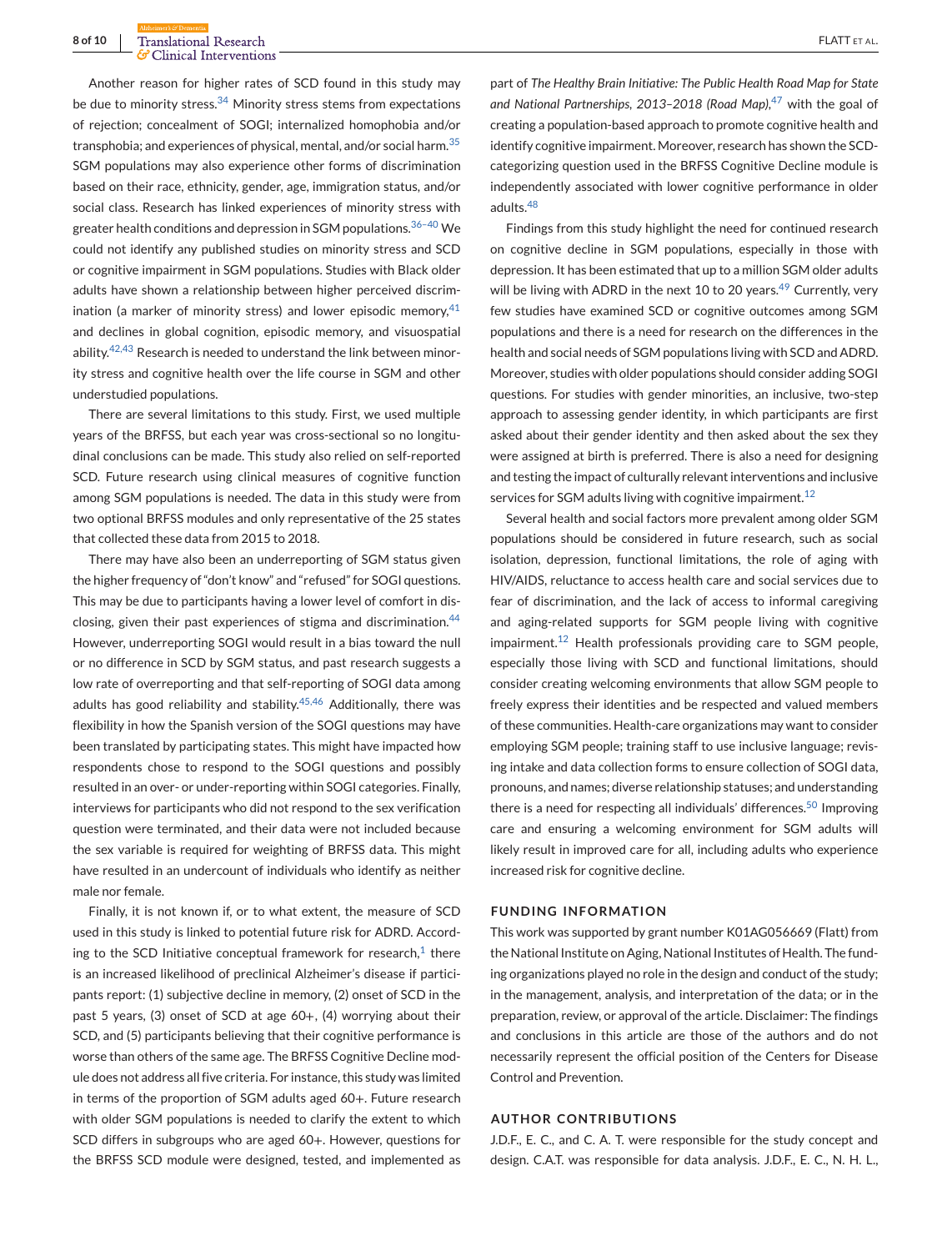<span id="page-8-0"></span>**FLATT** ET AL. **9 of 10**<br> **FLATT** ET AL. **9 of 10**<br> **PLATT** ET AL. **9 of 10** 

W. W., J.G.A., L.C.M., E.D.B., and C.A.T. interpreted the data. J.D.F. drafted the article. J.D.F., E. C., N. H. L., W. W., J.G.A., L.C.M., E.D.B., and C.A.T. revised the article. J.D.F. obtained the funding to support time for the research and was responsible for study supervision.

## **CONFLICTS OF INTEREST**

Dr. Flatt is supported by NIA grant K01AG056669, American Federation for Aging Research/NIA Research Centers Collaborative Network Grant 12-101720-114751. Dr. Flatt has been supported in the past by NIA P30AG015272 and P30AG059304, UCSF School of Nursing, and NCATS KL2TR001870. Dr. Cicero received funding from the Robert Wood Johnson Foundation Future of Nursing Scholars Program Postdoctoral Award, Biobehavioral Research Training in Symptom Science NINR T32NR016920 Project, and NINR F31NR017115. Dr. Cicero also received an honorarium from 29th Annual Medical Surgical Nursing Conference. Dr. Wharton is supported by NIA R01AG066203, RF1AG051514, and P30AG064200. Dr. Anderson is supported by NIA R03AG058528 and Pat Summitt Foundation award 24731, and serves on the Board of Directors, Healing Beyond Borders (unpaid). Dr. Bouldin is supported by Interagency personnel agreement, Centers for Disease Control and Prevention and the Department of Defense, Epilepsy Research Program. Drs. Lambrou, McGuire, and Taylor have no disclosures.

#### **ORCID**

*Jason D. Flat[t](https://orcid.org/0000-0003-1244-738X)* <https://orcid.org/0000-0003-1244-738X>

#### **REFERENCES**

- 1. Jessen F, Amariglio RE, Van Boxtel M, et al. A conceptual framework for research on subjective cognitive decline in preclinical Alzheimer's disease. *Alzheimers Dement*. 2014;10:844-852.
- 2. Taylor CA, Bouldin ED, McGuire LC. Subjective cognitive decline among adults aged≥ 45 years—United States, 2015-2016. *MMWR*. 2018;67:753-757.
- 3. Mitchell A, Beaumont H, Ferguson D, Yadegarfar M, Stubbs B. Risk of dementia and mild cognitive impairment in older people with subjective memory complaints: meta-analysis. *Acta Psychiatr Scand*. 2014;130:439-451.
- 4. Alzheimer's Association. 2019 Alzheimer's disease facts and figures. *Alzheimer's & Dementia*. 2019;15(3):321–387. [http://doi.org/10.1016/](http://doi.org/10.1016/j.jalz.2019.01.010) [j.jalz.2019.01.010.](http://doi.org/10.1016/j.jalz.2019.01.010)
- 5. Zlatar ZZ, Moore RC, Palmer BW, Thompson WK, Jeste DV. Cognitive complaints correlate with depression rather than concurrent objective cognitive impairment in the successful aging evaluation baseline sample. *J Geriatr Psychiatry Neurol*. 2014;27:181-187.
- 6. Reisberg B, Shulman MB, Torossian C, Leng L, Zhu W. Outcome over seven years of healthy adults with and without subjective cognitive impairment. *Alzheimers Dement*. 2010;6:11-24.
- 7. National Institutes of Health Sexual and Gender Minority Research Office. <https://dpcpsi.nih.gov/sgmro>
- 8. Wallace SP, Cochran SD, Durazo EM, Ford CL. The health of aging lesbian, gay and bisexual adults in California. *Policy Brief UCLA Cent Health Policy Res*. 2011:1-8.
- 9. Yarns BC, Abrams JM, Meeks TW, Sewell DD. The mental health of older LGBT adults. *Curr Psychiatry Rep*. 2016;18:60.
- 10. Fredriksen-Goldsen KI, Emlet CA, Kim HJ, et al. The physical and mental health of lesbian, gay male, and bisexual (LGB) older adults: the role

of key health indicators and risk and protective factors. *Gerontologist*. 2013;53:664-675.

- 11. Flatt JD, Johnson JK, Karpiak SE, Seidel L, Larson B, Brennan-Ing M. Correlates of subjective cognitive decline in lesbian, gay, bisexual, and transgender older adults. *J Alzheimer's Dis*. 2018;64(1), 91-102.
- 12. Fredriksen-Goldsen KI, Jen S, Bryan AE, Goldsen J. Cognitive impairment, Alzheimer's disease, and other dementias in the lives of lesbian, gay, bisexual and transgender (LGBT) older adults and their caregivers. *J Appl Gerontol*. 2016:37(5), 545-569.
- 13. Perales-Puchalt J, Gauthreaux K, Flatt J, et al. Risk of dementia and mild cognitive impairment among older adults in same-sex relationships. *Int J Geriatr Psychiatry*. 2019;6:828-835.
- 14. Dragon CN, Guerino P, Ewald E, Laffan AM. Transgender Medicare beneficiaries and chronic conditions: Exploring fee-for-service claims data. *LGBT health*. 2017;4:404-411.
- 15. Centers for Disease Control and Prevention. *Health and Human Services*, Altanta, GA. 2016.
- 16. Price JD, Barbour KE, Liu Y, et al. State-specific prevalence and characteristics of frequent mental distress and history of depression diagnosis among adults with arthritis—United States, 2017. *MMWR*. 2020;68(51 & 52), 1173-1178.
- 17. Centers for Disease Control and Prevention. *Measuring Healthy Days: Population Assessment of Health-Related Quality of Life*–44. Atlanta, GA: US Department of Health and Human Services. 2020. [https://www.](https://www.cdc.gov/hrqol/pdfs/mhd.pdf) cdc.gov/hrgol/pdfs/mhd.pdf.
- 18. Courtney-Long EA, Carroll DD, Zhang QC, et al. Prevalence of disability and disability type among adults—United States, 2013. *MMWR*. 2015;64:777.
- 19. Iachan R, Pierannunzi C, Healey K, Greenlund KJ, Town M. National weighting of data from the behavioral risk factor surveillance system (BRFSS). *BMC medical research methodology*. 2016;16(1):1-12.
- 20. Byers AL, Yaffe K. Depression and risk of developing dementia.*Nat Rev Neurol*. 2011;7:323-331.
- 21. Mendonça MD, Alves L, Bugalho P. From subjective cognitive complaints to dementia: Who is at risk?: A systematic review. *Am J Alzheimers Dis Other Demen*. 2016;31(2):105-114.
- 22. Brown MJ, Patterson R. Subjective cognitive decline among sexual and gender minorities: results from a US population-based sample. *J Alzheimer's Dis*. 2020;73:477-487.
- 23. Hsieh Ning, Liu Hui, Lai Wen-Hua (2021). Elevated Risk of Cognitive Impairment Among Older Sexual Minorities: Do Health Conditions, Health Behaviors, and Social Connections Matter?. *The Gerontologist*, 61(3), 352–362. [http://doi.org/10.1093/geront/gnaa136.](http://doi.org/10.1093/geront/gnaa136)
- 24. Liu Hui, Hsieh Ning, Zhang Zhenmei, Zhang Yan, Langa Kenneth M (2020). Same-Sex Couples and Cognitive Impairment: Evidence From the Health and Retirement Study. *The Journals of Gerontology: Series B*, [http://doi.org/10.1093/geronb/gbaa202.](http://doi.org/10.1093/geronb/gbaa202)
- 25. Fredriksen-Goldsen KI, Kim HJ, Barkan SE, Muraco A, Hoy-Ellis CP. Health disparities among lesbian, gay, and bisexual older adults: results from a population-based study. *Am J Public Health*. 2013;103:1802- 1809.
- 26. Barnes DE, Yaffe K, Byers AL, McCormick M, Schaefer C, Whitmer RA. Midlife vs late-life depressive symptoms and risk of dementia: differential effects for Alzheimer disease and vascular dementia. *Arch Gen Psychiatry*. 2012;69:493-498.
- 27. Diniz Breno S., Butters Meryl A., Albert Steven M., Dew Mary Amanda, Reynolds Charles F. (2013). Late-life depression and risk of vascular dementia and Alzheimer's disease: systematic review and metaanalysis of community-based cohort studies. *British Journal of Psychiatry*, 202(5), 329–335. [http://doi.org/10.1192/bjp.bp.112.118307.](http://doi.org/10.1192/bjp.bp.112.118307)
- 28. Burmester B, Leathem J, Merrick P. Subjective cognitive complaints and objective cognitive function in aging: A systematic review and meta-analysis of recent cross-sectional findings. *Neuropsychology Review*. 2016;26(4):376-393.